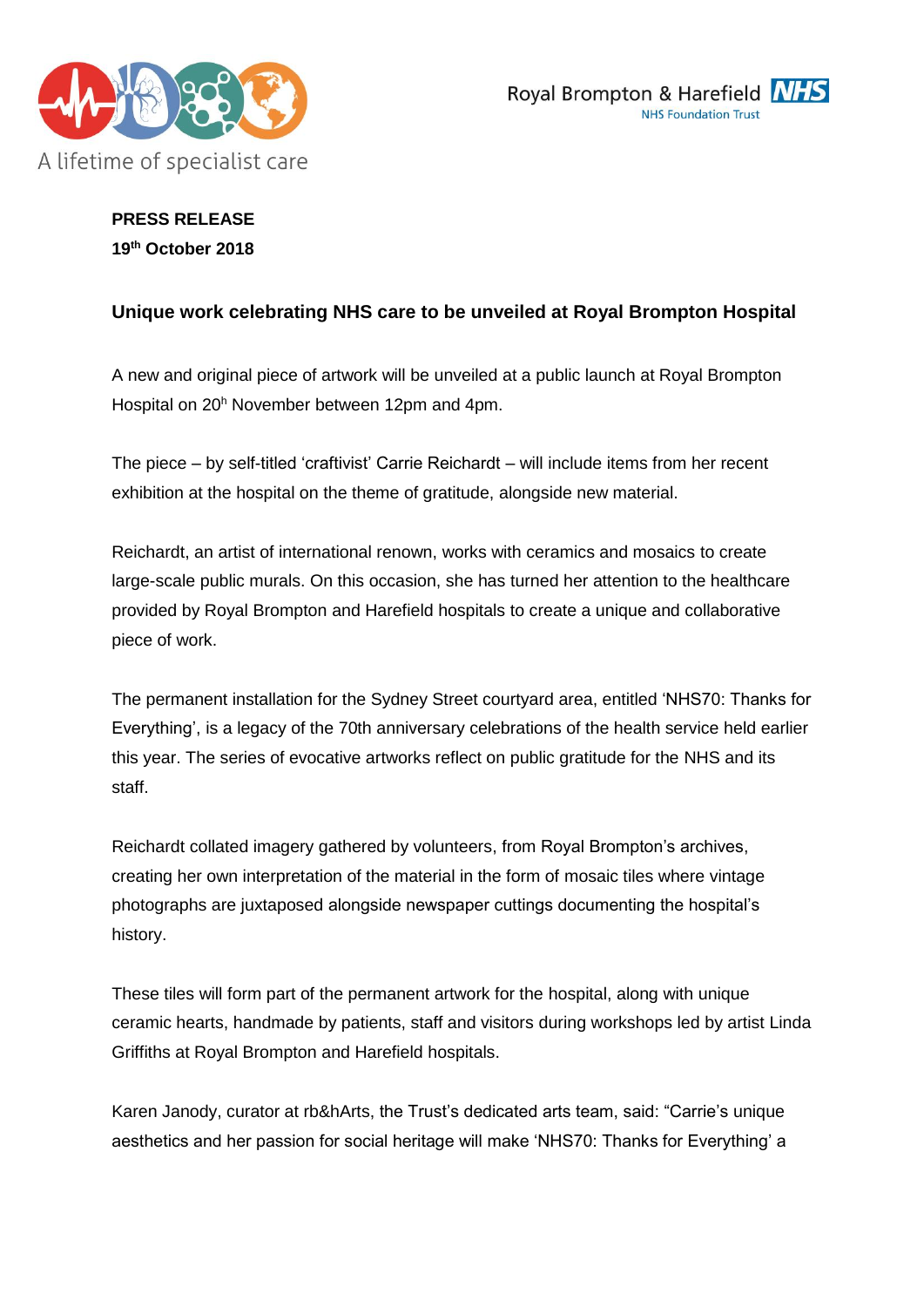perpetual emblem to the care provided by our staff – past, present and future – who are dedicated to caring for their patients.

"It will be a thought-provoking artwork that patients, visitors and staff can appreciate time and again, still discovering new layers of history. We're really delighted to be working with Carrie and grateful for the Heritage Lottery Fund, City Living Local Life and the Brompton Fountain for supporting our vision and ensuring the piece is permanently displayed in the courtyard."

Carrie commented: "I wanted to make a really beautiful permanent piece for the hospital's courtyard as a thank you for the NHS, capturing the kind of love that everyone has for the NHS, the gratitude felt by most people, especially patients at Royal Brompton and Harefield hospitals.

"I hope the ceramic mural is evocative of time and change, showing that 70-year period in the life of nurses and doctors and the Trust's achievements."

**The artwork will be unveiled at a public launch on 20th November from 12pm to 4pm. All are welcome and there is no need to book.**

## **Ends**

### **For further information, please contact:**

Lucy Hunter Communications officer Royal Brompton & Harefield NHS Foundation Trust Tel: 020 7352 8121 (ext.2237) Email: [l.hunter@rbht.nhs.uk](mailto:l.hunter@rbht.nhs.uk) Follow us on Twitter: @RBandH

### **Notes to editors**:

**Royal Brompton & Harefield NHS Foundation Trust** is the UK's largest specialist centre for the treatment of heart and lung disease. Working from two sites, Royal Brompton Hospital in Chelsea, West London, and Harefield Hospital, near Uxbridge, the Trust has an international reputation for the expertise of its staff, high standard of care and research success. Experts at the Trust help patients from all age groups who have heart and lung problems and provide some of the most complex surgery and sophisticated treatments available anywhere in the world.

The Trust is the UK's largest centre for the treatment of adult congenital heart disease and is the country's leading provider of specialist respiratory care. Over the years the Trust has been responsible for major medical breakthroughs, such as the UK's first combined heart and lung transplant. It established the UK's first adult service for cystic fibrosis, which is now one of Europe's biggest treatment centres for the condition, and has pioneered the use of primary angioplasty for the